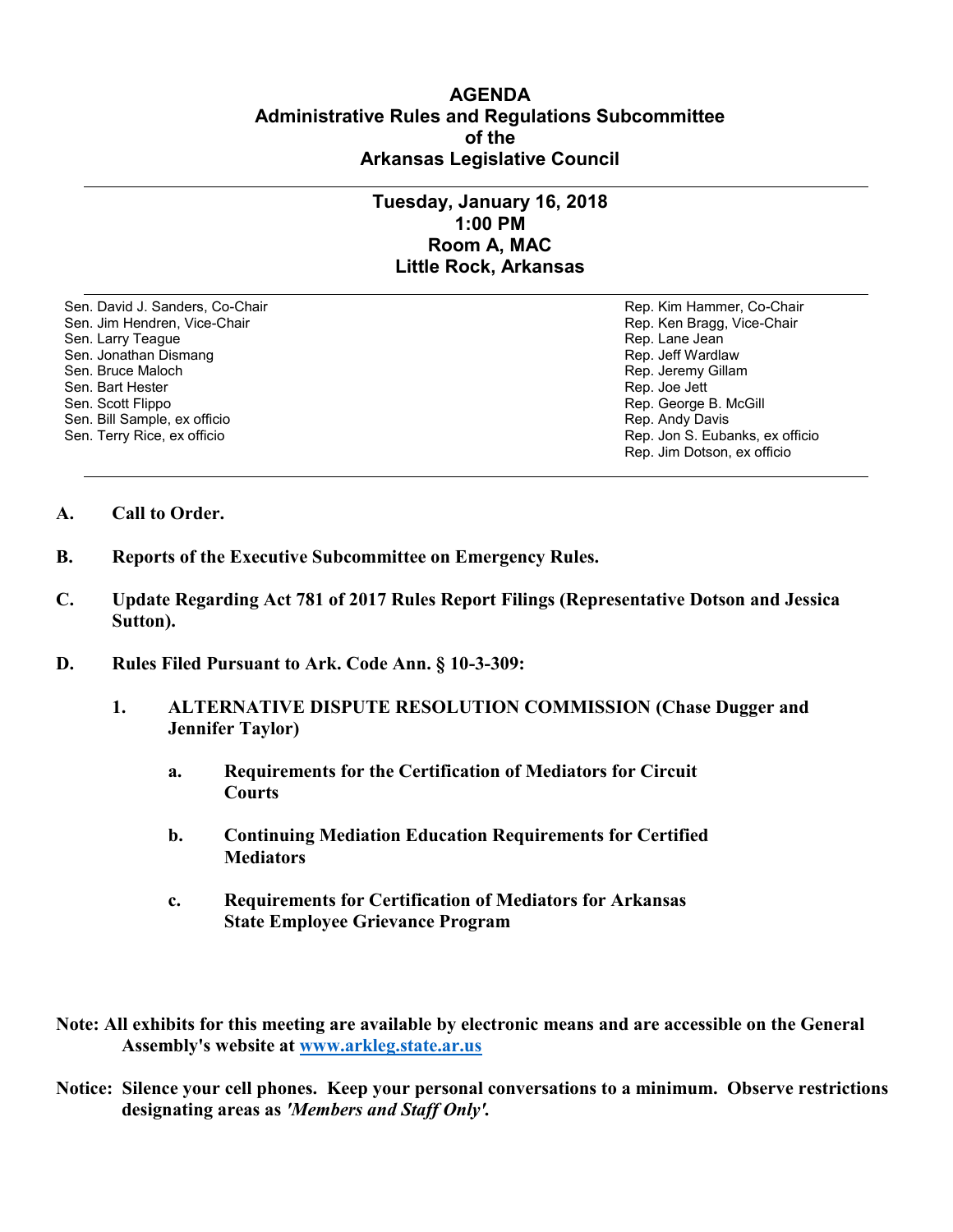## **2. DEPARTMENT OF CAREER EDUCATION (Randy Prather)**

- **a. Rules and Regulations for Plumbing Apprenticeship Program**
- **3. DEPARTMENT OF HUMAN SERVICES, COUNTY OPERATIONS (Dave Mills)**
	- **a. Medical Services Policy Manual Sections A-180, C-120, C-130, C-150, E-265, and E-170**
- **4. DEPARTMENT OF HUMAN SERVICES, DEVELOPMENTAL DISABILITIES SERVICES (Melissa Stone)**
	- **a. DDS Policy 1035: Agency Definition of Disability/Eligibility for Services**
	- **b. DDS Policy 1087: Criminal Records Check**
- **5. DEPARTMENT OF HUMAN SERVICES, OFFICE OF FINANCE AND ADMINISTRATION (Misty Eubanks)**
	- **a. Social Service Block Grant Pre-Expenditure Report for SFY July 1, 2017 – June 30, 2018**
- **6. ARKANSAS INSURANCE DEPARTMENT (Booth Rand)**
	- **a. Rule 115: Prior Authorization Transparency Act**
	- **b. Minimum Standards for Medicare Supplement Policies**
- **7. STATE BOARD OF OPTOMETRY (Kevin O'Dwyer)**
	- **a. Prescription Drug Monitoring Program**
	- **b. Tele Optometry**
- **8. ARKANSAS SECURITIES DEPARTMENT (David H. Smith)**
	- **a. Amendments to the Rules of the Arkansas Securities Commissioner**

## **9. ARKANSAS TREASURER OF STATE (Emma Willis, Grant Wallace, and Dave Mills)**

**a. Arkansas ABLE Program Rules and Regulations**